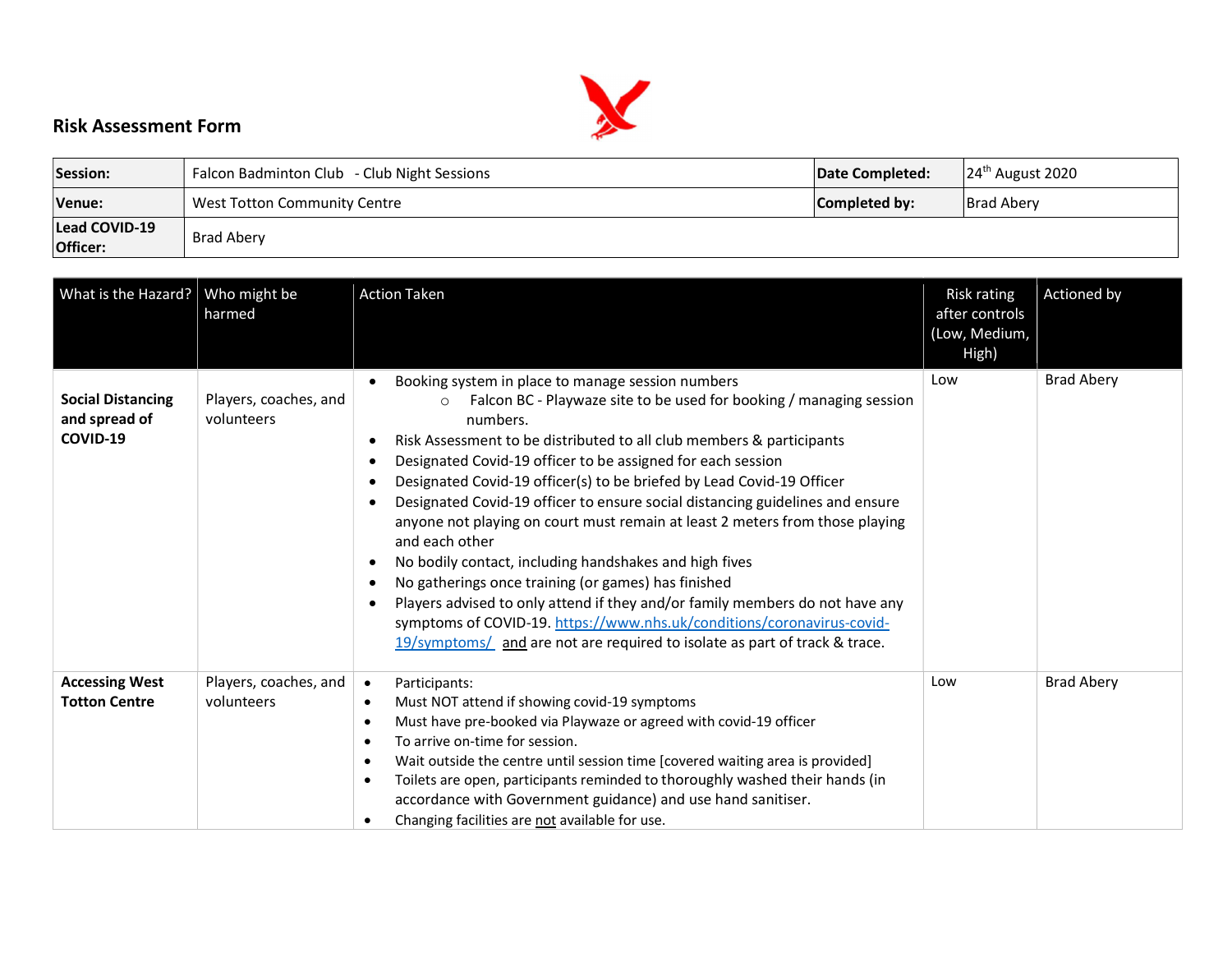|                                                              |                                               | Wall mounded Hand sanitizer is available in the main lobby, Participants                                                                                                                                                                                                                                                                                                                                                                                                                                                                                                                                                                                                                                                                                                                                                                                                                                                                                                                                                                                                                                      |     |                   |
|--------------------------------------------------------------|-----------------------------------------------|---------------------------------------------------------------------------------------------------------------------------------------------------------------------------------------------------------------------------------------------------------------------------------------------------------------------------------------------------------------------------------------------------------------------------------------------------------------------------------------------------------------------------------------------------------------------------------------------------------------------------------------------------------------------------------------------------------------------------------------------------------------------------------------------------------------------------------------------------------------------------------------------------------------------------------------------------------------------------------------------------------------------------------------------------------------------------------------------------------------|-----|-------------------|
|                                                              |                                               | recommended to bring your own and apply regularly through session                                                                                                                                                                                                                                                                                                                                                                                                                                                                                                                                                                                                                                                                                                                                                                                                                                                                                                                                                                                                                                             |     |                   |
| Use of equipment<br>during session                           | Players, coaches, and<br>volunteers           | All players and coaches must bring their own equipment they need for the<br>session<br>Players cannot share equipment<br>$\bullet$<br>Players must only use their own racket(s).<br>Sharing of shuttles - players reminded to have thoroughly washed their hands<br>(in accordance with Government guidance) or use hand sanitiser immediately<br>before and after play.<br>Players to only use shuttles from their designated playing group of 6<br>No water bottles will be provided to share, players asked to bring clearly<br>marked bottle which they do not share<br>Equipment bags to be stored behind players playing court and at least 1 metre<br>from any other players.<br>'Games board' not to be used, however as & when appropriate only the<br>designated Covid-19 Officer will touch & use the 'game-board' system in<br>session.<br>Ensure participants take all their belongings with them at the end of the<br>session<br>Session organiser to inform players not to use/touch equipment such as nets,<br>$\bullet$<br>posts or floor mops. If they do, hand sanitiser will be available | Low | <b>Brad Abery</b> |
| <b>Participant Activity</b>                                  | Players, coaches, and<br>volunteers           | Designated Covid-19 Officer to communicate playing groups of 6 before session<br>$\bullet$<br>Participants must only play with designated playing group<br>Direct participants to stay home if they are sick, if they or family member are<br>displaying symptoms of COVID-19, or if they are required to isolate as part of<br>track & trace.<br>Instruct participants to tell you if they are displaying symptoms of COVID-19,<br>have been in close contact with a person who has COVID-19 or have been<br>tested for COVID-19<br>Juniors only - only one parent/carer to supervise their child/children while<br>following social distancing guidelines                                                                                                                                                                                                                                                                                                                                                                                                                                                   | Low | <b>Brad Abery</b> |
| Increased risk to<br>participants with<br>underlying medical | Those with<br>underlying health<br>conditions | Risk Assessment information shared with ALL potential participants before<br>$\bullet$<br>booking of sessions, allowing participants to make an informed choice about<br>attending the session<br>Risk Assessment to be posted on club web site and Playwaze site/app.<br>٠                                                                                                                                                                                                                                                                                                                                                                                                                                                                                                                                                                                                                                                                                                                                                                                                                                   | Low | <b>Brad Abery</b> |